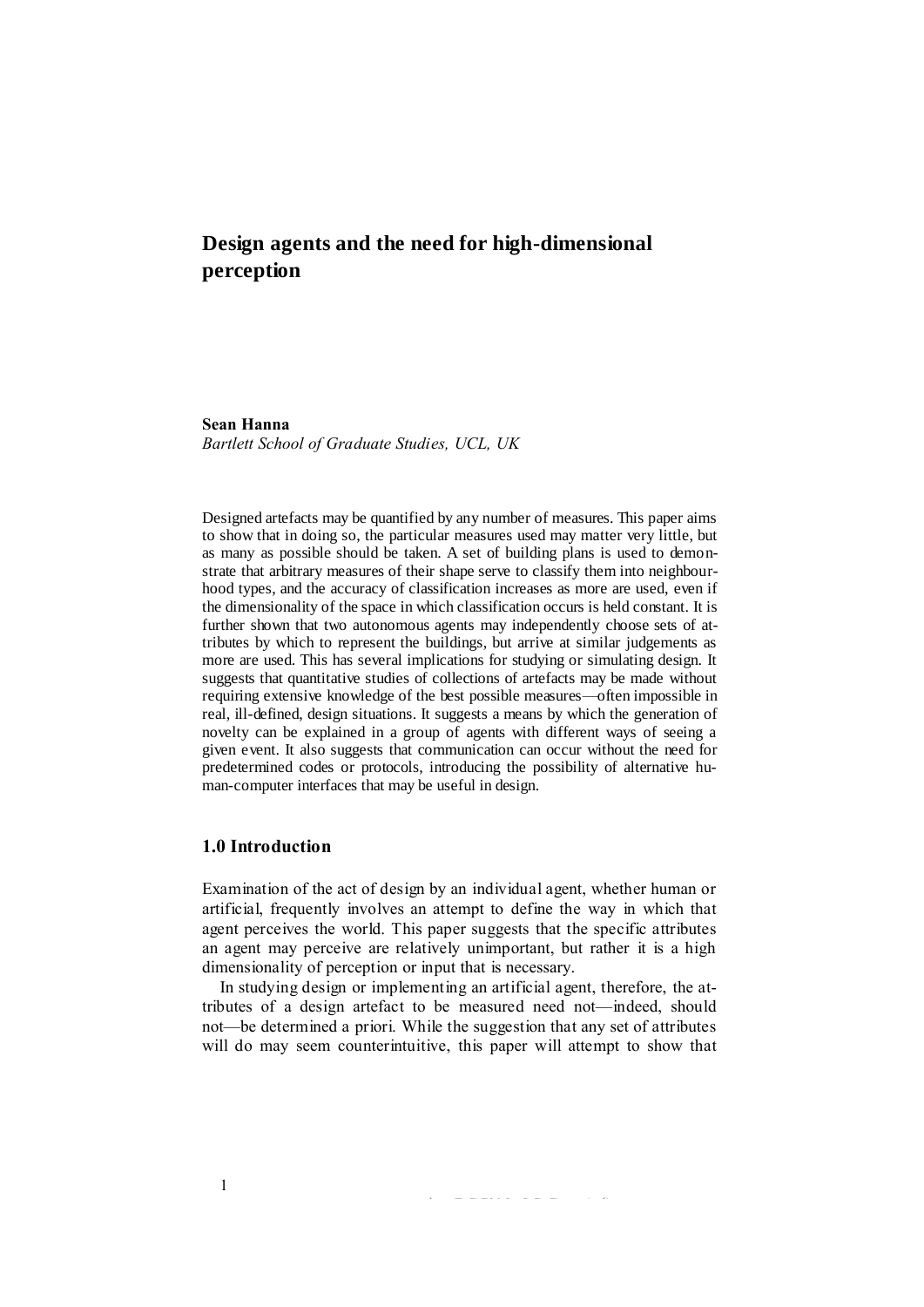there is a more effective alternative strategy. This is to consider a large number of possible attribute dimensions, even if arbitrary, and allow the agent to select the relevant subset or subspace from these. This effectively allows for interpretation and reinterpretation on the part of the agent.

The strategy will be demonstrated with respect to a real set of design artefacts: building plans taken from various neighbourhoods. By taking a number of quantifiable measures of the shape of each, it is possible to classify the buildings such that each is identifiable as belonging to its particular neighbourhood. In brief, it will be shown that while some measures may be more or less useful in this, the correct identification of buildings improves as more measures are taken.

This has implications with respect to design creativity both at the level of the individual agent and of the group. For the individual, these concern the level at which symbolic representation occurs. Approaches to representation in Artificial Intelligence can be broadly positioned with respect to two extremes: a classical approach considering intelligence to be the manipulation of "physical symbol systems" directly representing the world [1], and a radically embodied one in which the world need not be represented at all [2], [3]. While the latter has strong merits, there are many aspects of design, from words to drawing conventions to standardised CAD representations, that appear strongly symbolic at least as far as communication is concerned. These symbolic elements are characterised by an interface that is clearly defined and comparatively low-bandwidth [4]—it is a reduction of the full dimensionality of possible measurements of the world. The classical assumption (famously made by Simon [5] in his description of an ant on the beach) is that this interface is identical to (or possibly external to) the boundary of the creative agent. What is suggested here, however, is that to the extent a symbolic interpretation or reduction of dimensionality exists, it must be internal to the creative agent. Perception is high-dimensional, then interpreted internally.

For a collective of many agents, this implies there may be at one time a variety of different interpretations of any observed event, a phenomenon that is arguably necessary for the generation of novel ideas. Many theories of creativity take the essential moment of insight as "seeing [something] as" something else [6] or changing "frames of reference" [7]; even within the extreme symbolic stance, Newell and Simon [1] mention the potential advantage of "moving from one representation to another". Clarke [8] explicitly notes from extensive archaeological data that novelty arises from small changes naturally inherent in the population; and reflective, hermeneutical [9] and systems [10] approaches to creativity or design likewise suggest that this novelty arises naturally, without being artificially imposed.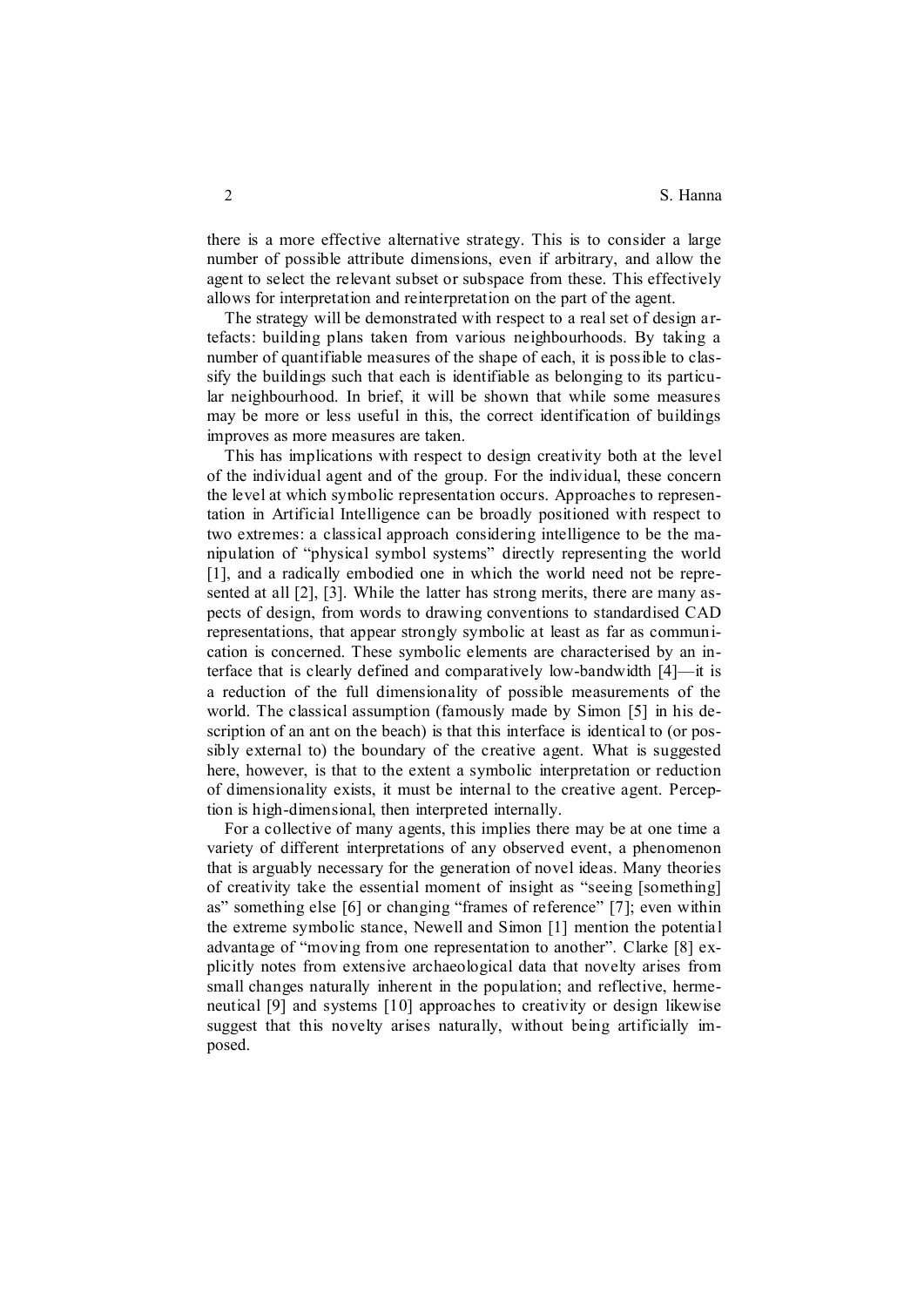Hillier and Hanson [11] introduce the concept of *morphic languages*, in which the linguistic expressions may be the designed artefacts themselves, but the lack of a single, shared symbol system extrinsic to the agent raises a potential problem for communication. This paper aims to show that changes can happen as a result of different interpretations, as above, but communication is still possible. It will outline how agents can still make similar decisions due to patterns inherent in the observations, and demonstrate that this is possible for at least one set of data relevant to the design of architecture.

Clark and Thornton [12] make a distinction between two types of machine learning problems: type-1, in which the relevant patterns in data are immediately apparent; and the more difficult and complex type-2, in which any number of arbitrary patterns may be seen, and the data must be recoded before the relevant regularities are visible. The latter type are apparently far more prevalent in real world data (and interesting design situations), but by structuring our thought via language, social custom and other observation external to the data, humans demonstrate an ability to turn a type-2 problem into a tractable type-1. This paper will go a step further, to suggest that the data itself, in instances relevant to design, may gradually approach type-1 as more dimensions or attributes are observed. In this way, different agents may differ slightly in their independent judgements, yet overlap enough that communication via the morphic language of the artefacts themselves becomes possible.

# **2.0 Relevance**

If it can be demonstrated that for many instances of design the particular choice of attributes/dimensions is of less relevance than the number used, this will impact at least three broad areas.

In the first case, it determines the possibility of quantitatively studying design via its artefacts without having to be sure about the validity of the particular measuring system used. If two significantly high-dimensional systems will converge on the same results, either one may be used effectively. This is particularly relevant as most real design situations deal with what Rittel and Weber [13] term "wicked" problems—a set of problems which can never be clearly defined and have unforeseeable implications and effects. Thus in studying design to make recommendations for real design practice, one cannot rely on knowing enough about the problem in advance to inform the particular choice about the most relevant attributes to measure.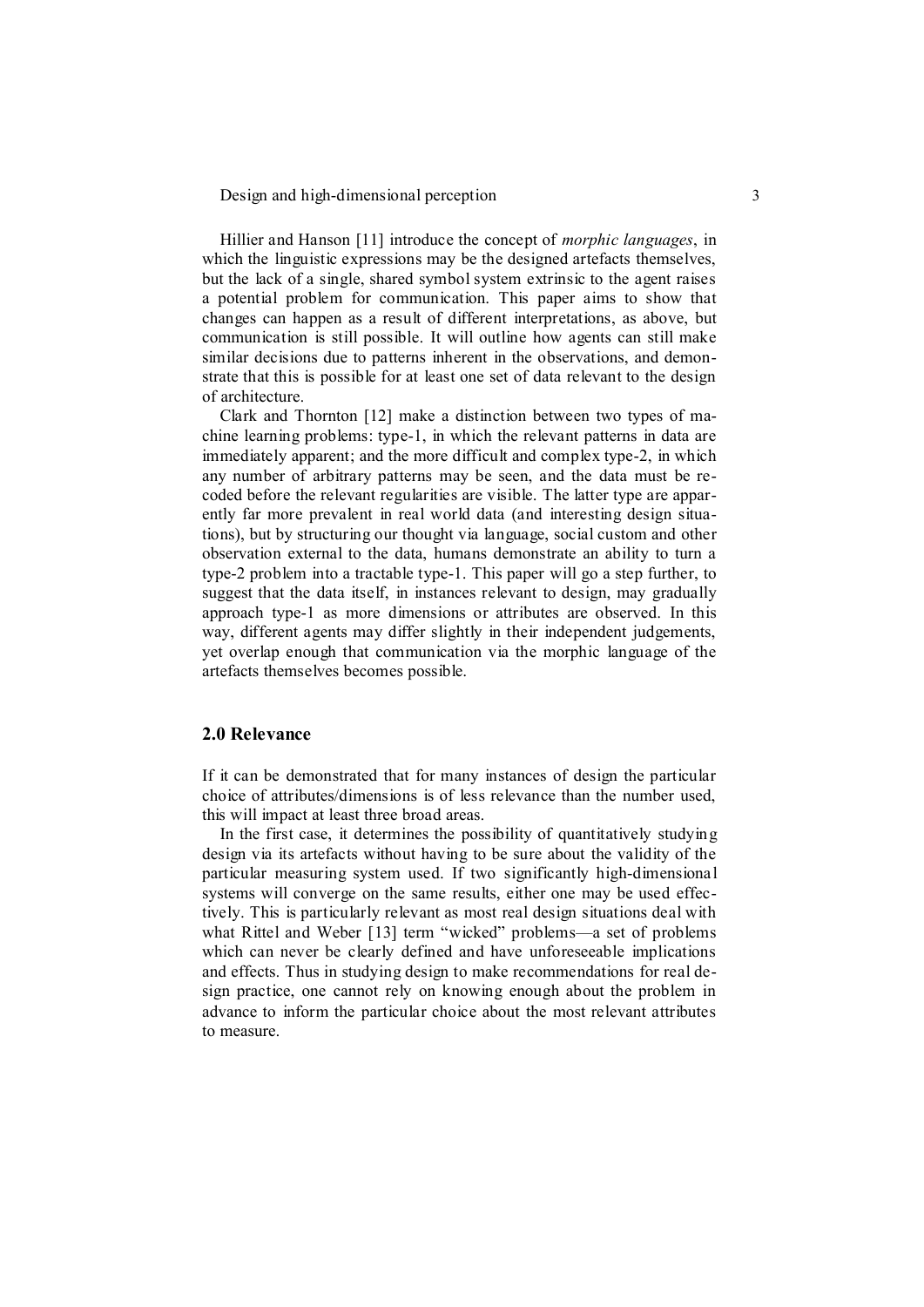In the second case, it appears necessary for a proper understanding of creativity, with respect to reinterpretation [6], [7], [14] and social interaction [9], [10], that the mechanisms for variance within a population be investigated. If creative leaps are ultimately rooted in small changes, a model that imposes these stochastically via straightforward random number generation (as occurs in "creative" models from genetic algorithms to populations of agents) may miss a crucial feature. Investigating how differences in interpretation occur may outline and quantify how much larger changes occur in a social system.

Finally, there is the very practical issue of how a designer can interact with the computer that is increasingly necessary in practice. Almost all current interfaces are constructed on the assumption that communication is based on predetermined protocols, often via agreed symbol systems, but this need not necessarily be the case. If two distinct agents can make similar judgements about an observed event via independently and arbitrarily chosen means of measuring it, then that event stands as effective communication. In the case of design, where an important element of communication is via sketching and similar methods that are both difficult to codify and easily reinterpreted, this may allow systems of interface with future design tools that are much more akin to the way designers interact with one another.

#### **3.0 Example systems: observing types in architecture**

The task of recognising and identifying distinct *types* of designed artefacts is taken as a primary subject of investigation relevant to design. Several approaches to type exist, sometimes distinguishing it from style in referring to objective matters of utility rather than subjective judgement [15]. As the main aim of this paper is to demonstrate that predefinition of relevant attributes is unnecessary, type will here refer broadly to all potential characteristics. In addition, the notion of a type is sometimes treated as clearly definable [16] and permanent [17], or sometimes recreated in every generation [18]. The latter view is taken again, for the same reason.

Clarke [8] sets out a clear working definition of type and demonstrates its effectiveness. An artefact type consists of a set of measureable attributes that is not monothetic, in that every member of the group displays all of the set of attributes, but polythetic, in that there is a looser overlap between attribute subsets. This correlation between individual members varies by context and scale, as Clark also uses the polythetic set to describe assemblages and cultural groups at higher levels. The effectiveness of this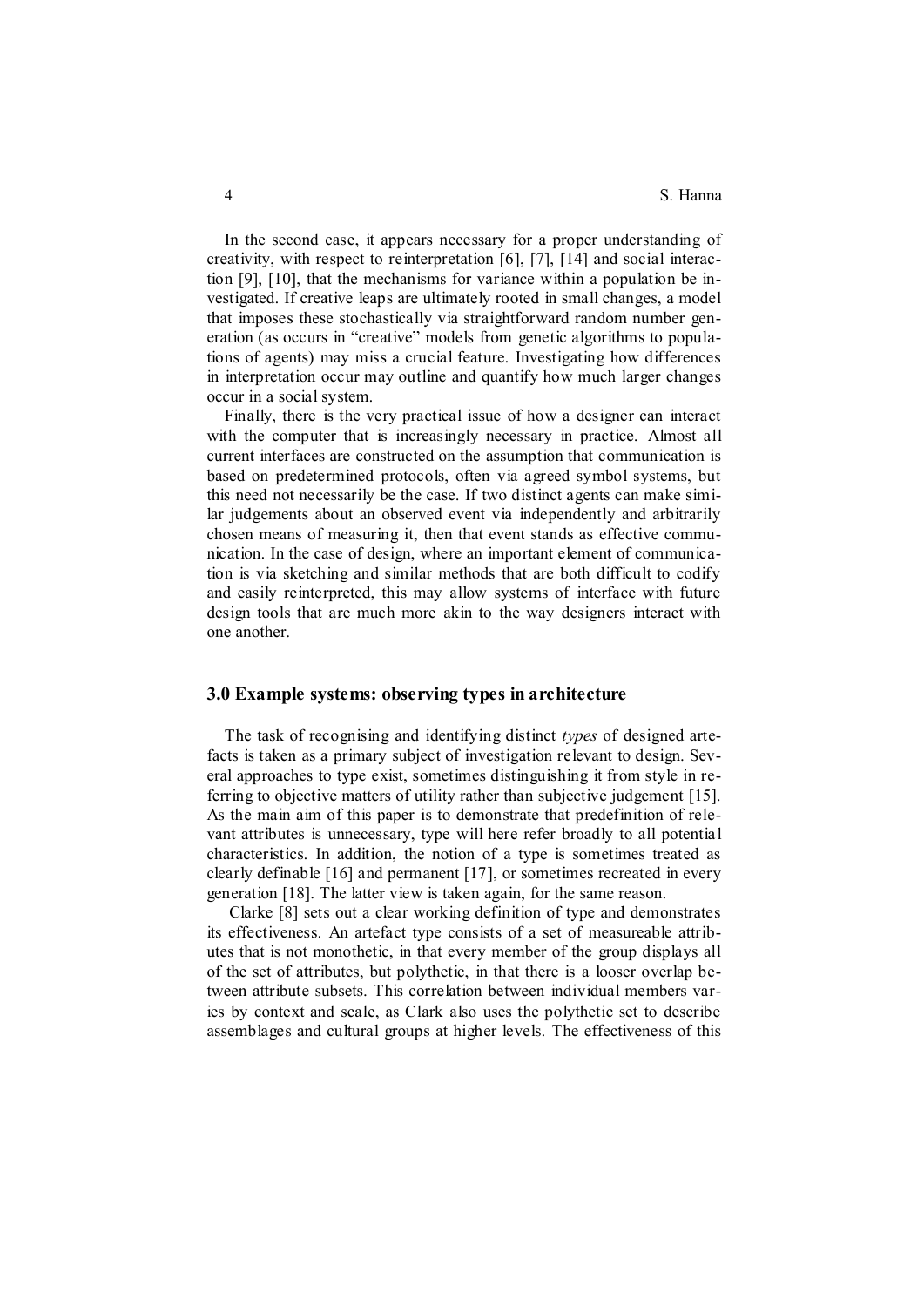in an archaeological context is particularly relevant in that (as Clarke frequently notes) the attributes available to the archaeologist are necessarily limited and arbitrarily selected by the gap in time. This definition also lends itself to multivariate and computational methods, cluster analysis, and unsupervised learning.

The use of high-dimensional input has been shown effective in revealing types in artefacts at many levels of scale. For architectural and urban examples, spatial configuration is frequently represented topologically by a graph—the edit distance between these has been used, for example, to identify differences between Turkish and Greek house types in Cyprus [19]. At a larger scale, in a data set of 150 cities distributed around the world, the spectra of the entire street network graph was used to identify each as a vector in a 100 dimensional space, from which a subspace was extracted to represent the set [20]. The identification of a given city's geographical location was then found to be largely predictable purely by its form (fig 1).



**Fig 1.** Cities represented by their graph spectra can be placed geographically based on the form of their street network [20].

The use of such numerical type definitions has also been used to effectively guide a search in design generation or optimisation, by defining an objective function for a genetic algorithm to produce desk arrangements for the layout of workplace interiors [21]. Here, the objective is not set explicitly, but derived independently by a supervised learning algorithm based on a set of precedent examples. The algorithm derives the relevant features from the input set (e.g. convex groups of desks, clusters of a certain size) without any prior definition of these features, and generates plans to match these. In each of these cases, input to the algorithm is high dimensional, then reduced as required.

A similar set of types is used as the example for the work described here. The data is taken from a study of the properties of the building footprint and block configuration of four distinct neighbourhoods in Athens,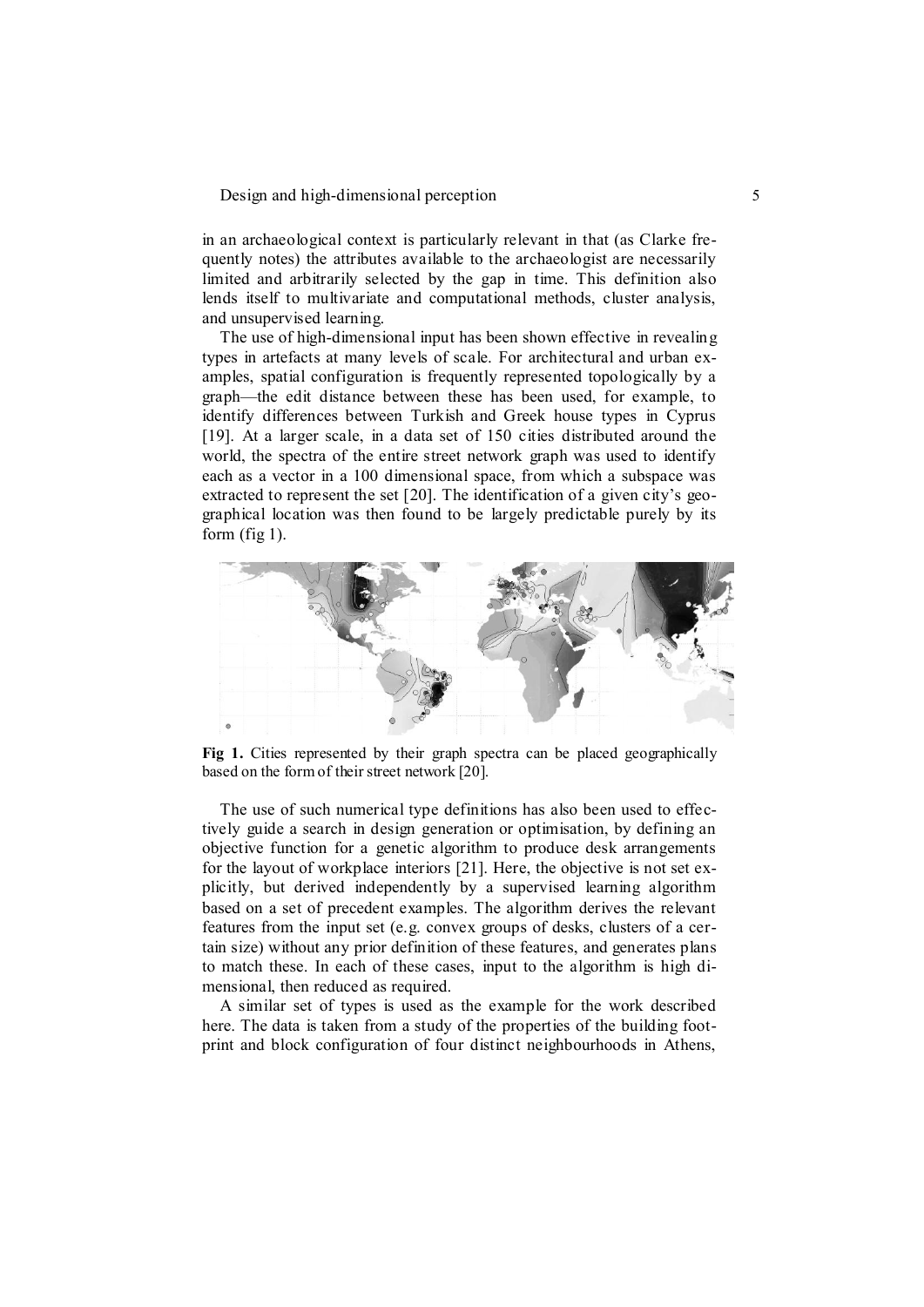and one in London [22]. In this, it was demonstrated that a set of measurements of arbitrarily selected attributes of the plans of each block were sufficient to classify them by neighbourhood, even though the particular features relevant to this were not known. A set of thirteen individual measures were used, including topological features such as number of courtyard voids and geometrical features such as fractal dimension. Principal component analysis (PCA) of this thirteen dimensional space then revealed a distinct clustering of blocks by neighbourhood (fig 2).



**Fig 2.** A set of measurements taken of the shape of urban blocks (top) allow them to be clustered into distinct neighbourhoods. Image: Laskari et al. [22].

This example set of buildings has been chosen partly because its design scale is familiar. More importantly, while the dimensions of properties such as graph spectra are quite abstract, the particular measures used to describe the samples are each distinctly comprehensible, clear and distinct, even though their selection was arbitrary. The following section will investigate the reasons why such an arbitrary selection of attributes results in a correct classification into distinct neighbourhood clusters, and in particular the main hypothesis of this paper—that this is a result of there being a sufficiently high number of such attributes in the data set.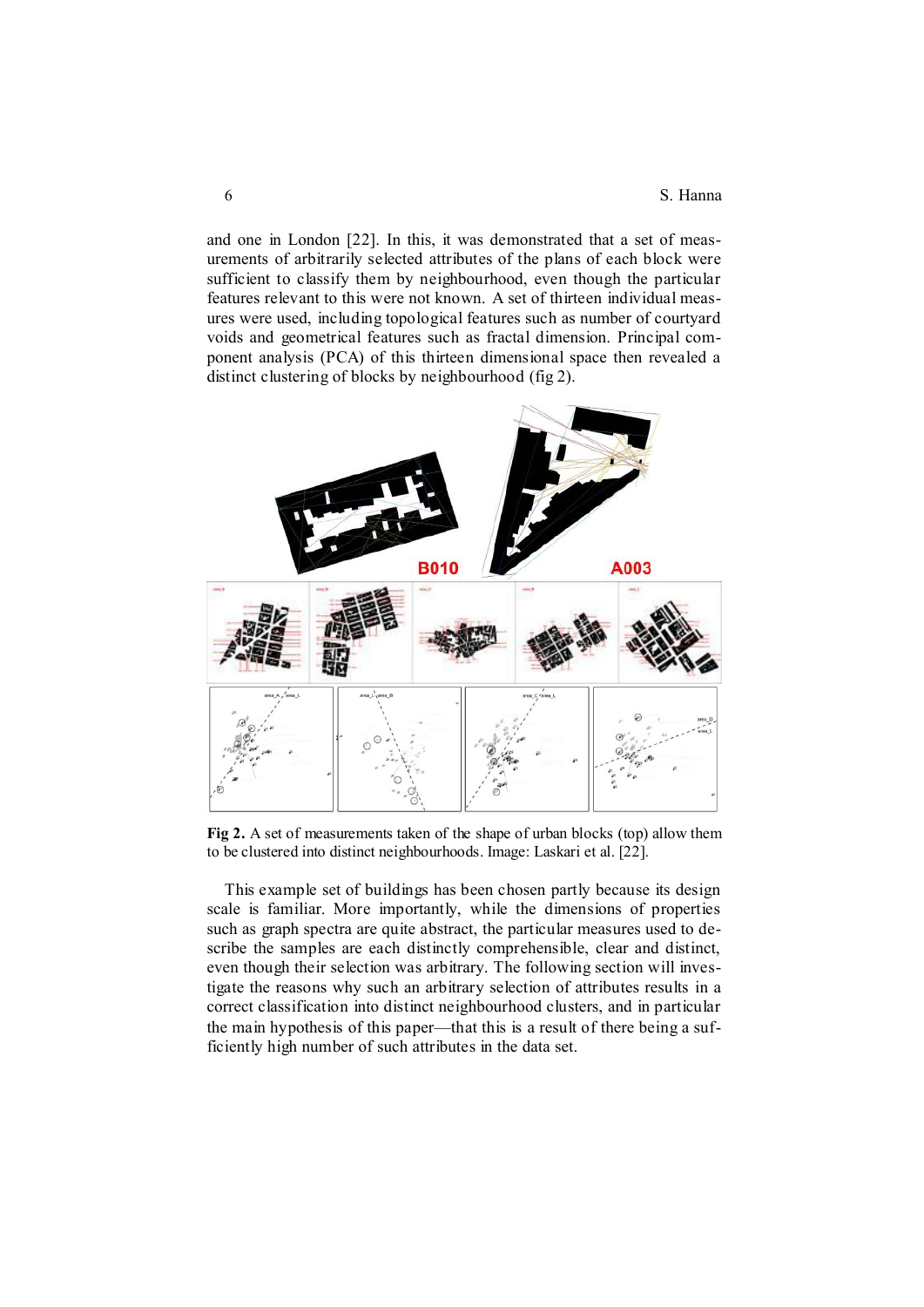# **4.0 Method and results**

Under almost any circumstances, increasing the number of dimensions will permit an increased number of possible allowable classifications—this need not be tested. What will be tested here is classification on the particular space given by PCA. This is an unsupervised method which will yield a fixed subspace determined by the variance of the set as a whole, regardless of any class labels that might be assigned. The degree to which such an unsupervised (PCA) analysis of real samples allows classification into separate groups will therefore indicate the degree to which independent agents may observe the same phenomena without prior labelling.

Each sample is quantified by measurement of thirteen attributes, taken from [22] (the first four relate to changes in direct sight lines from different locations on the perimeter of the internal voids, see [23]):

- 1. mean connectivity value for the perimeter of the internal voids
- 2. mean distance between subsequent points of mean connectivity
- 3. vertical standard deviation of perimeter connectivity
- 4. horizontal standard deviation of perimeter connectivity
- 5. fractal dimension
- 6. perimeter of all voids internal to the block
- 7. number of voids internal to the block
- 8. total block area
- 9. building footprint area
- 10. number of buildings in the block
- 11. number of disjoint building clusters in the block
- 12. ratio of internal voids open to the street
- 13. number of vertices on the building contour

In each of the following sections, the method will select subsets of attributes, of sizes varying between  $a=1$  and  $a=13$ . These will constitute the maximum possible input to a theoretical agent. Although far greater dimensionality would be possible, this range will suffice to show a clear trend of improved classification as more dimensions are used. PCA will then be performed on these to yield a feature space Φ of reduced dimensionality  $d$  (typically three-dimensional). It is within this space  $\Phi$  that classification will be performed, and the effectiveness of this determined by the minimum linear classification error within this reduced PCA space.

Classification errors will be calculated as the ratio of incorrectly classified samples within the total set of 125 samples (25 building groups in each of 5 classes). Errors will therefore be shown to 3 significant digits.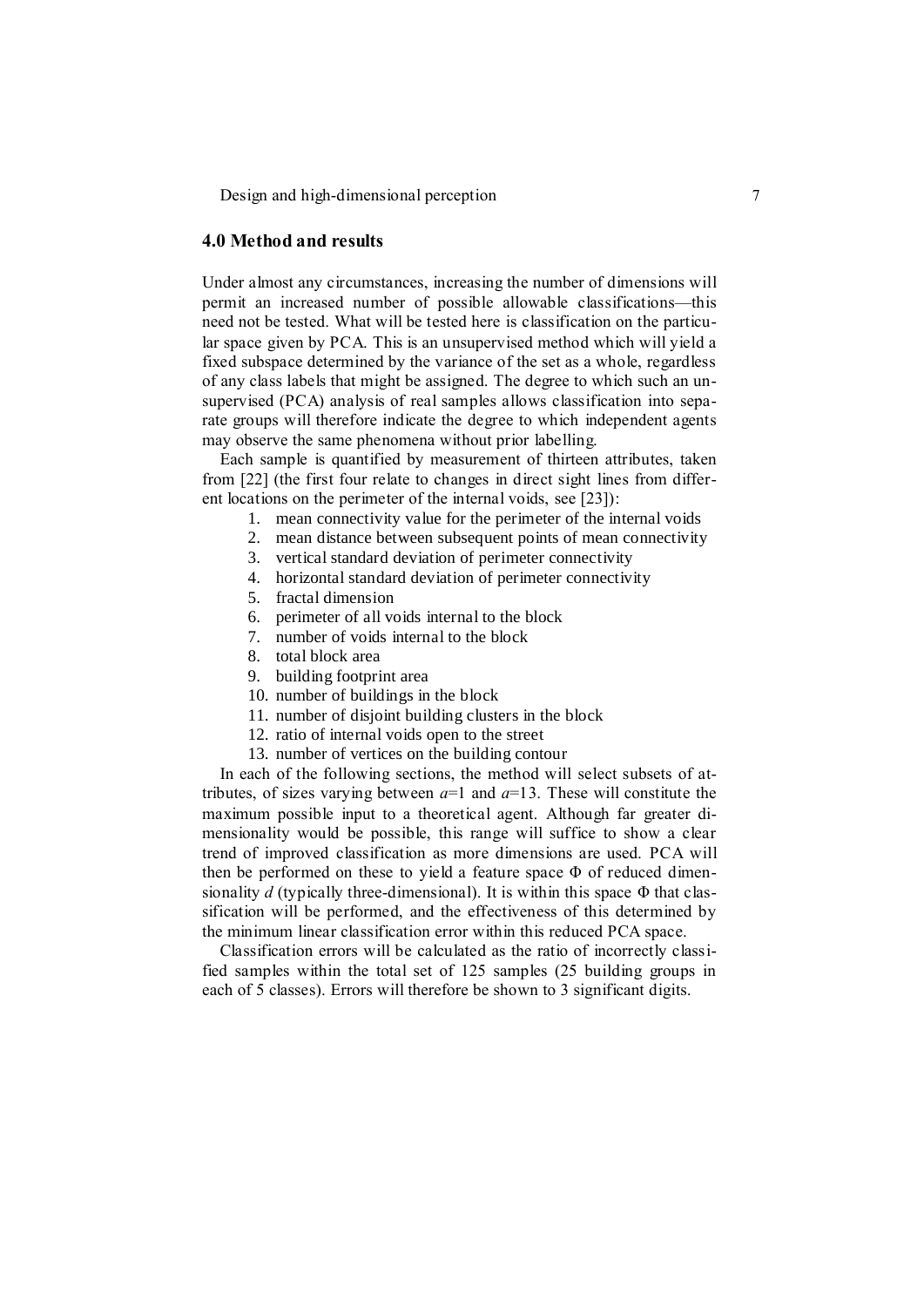8 S. Hanna



**Fig 3.** The classification error decreases as the space in which samples are classified increases in dimensions (bold indicates mean error, grey the range from min to max error.

#### **4.1 Effect of overall attribute dimensionality on classification**

Superficially, the number of dimensions used in any supervised classification task will have an obvious effect on the accuracy of the results—more dimensions yield a greater variety of hyperplanes for drawing distinctions between classes, and if all samples are appropriately labelled, the system has more opportunities to select the appropriate ones. This can be clearly seen in the data (fig 3) with an expected decrease in error as dimensions increase from 1 to 13. (The mean error decreases monotonically while the minimum error reaches its optimum point at 8 dimensions, before the overall variance decreases due to a decreasing number of possible permutations.) What is not obvious, however, is whether an increase in the overall number of *available* attributes is of any further benefit beyond this. The above fact gives no reason to expect any improvement in classification whatsoever when:

a) the examples are not labelled (unsupervised learning), as would be required for autonomous reinterpretation, etc., or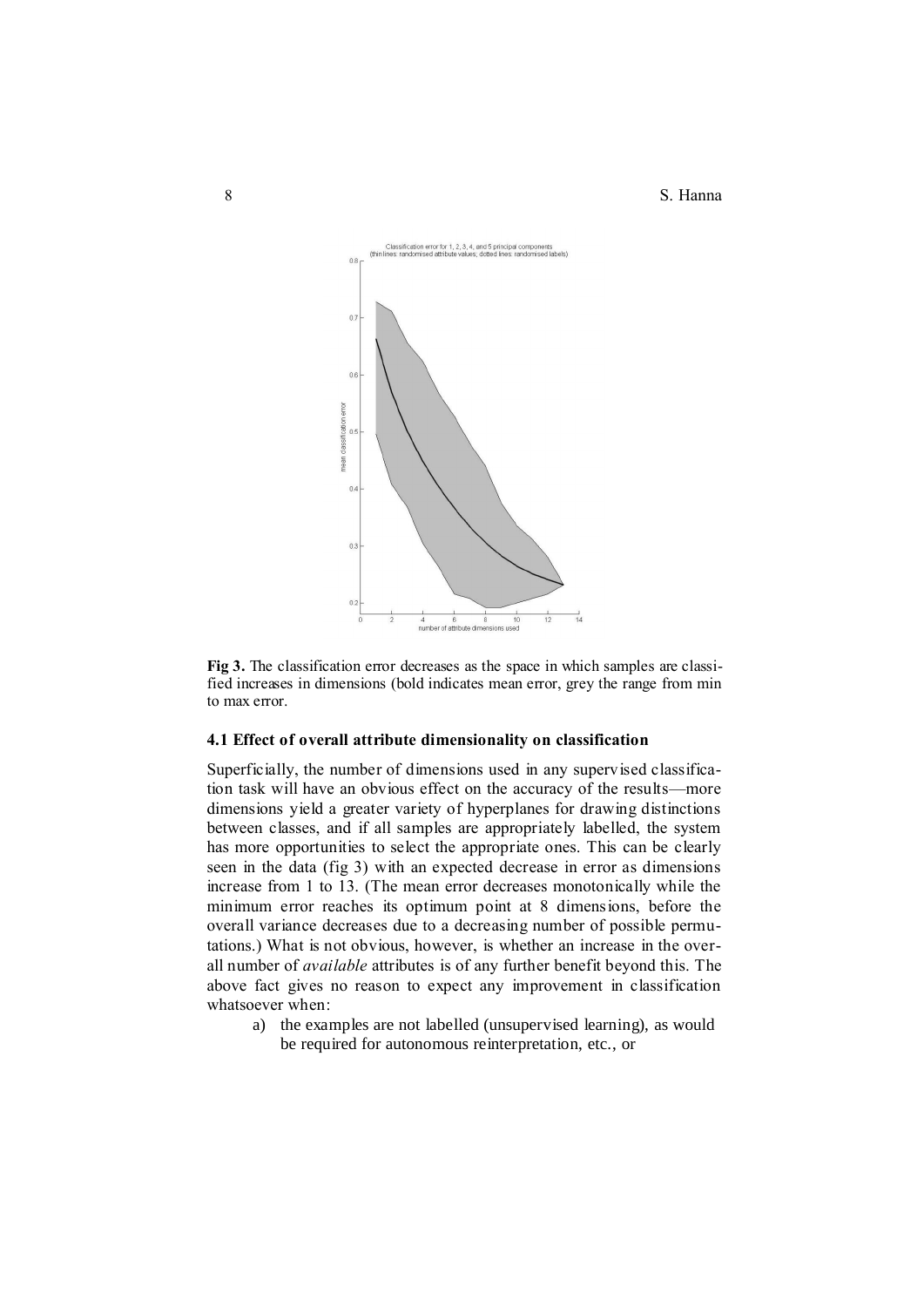b) a subspace of constant, reduced dimensionality is available, as is always necessary in practice—an infinite set of attributes theoretically exists but is impossible to observe.

This section tests the hypothesis that the overall quantity of attributes is only relevant inasmuch as it provides a greater dimensionality in which arbitrary classification can take place (and therefore more possible classification hyperplanes), and finds it to be false. Rather, a pattern that may be considered intrinsic to the data set itself becomes progressively more evident as more attributes are used.

The effect of varying numbers of attribute dimensions within the data set was tested by taking the mean errors of classifications performed within a subspace of constant dimensionality, derived from principal components. A low dimensional subspace  $\Phi$  of dimensionality  $d=1$  to  $d=5$  is taken from the principal components of the entire data set as specified by a given set of attributes *a*≥*d*. Classification errors are then compared from linear discriminant analyses performed in Φ of equal dimensionality *d*. By varying the number of attributes *a* used in each subspace Φ, the effect of available attribute dimensionality can thus be compared independently of the classification dimensionality *d*. All possible permutations of *a* attributes are used from the total set of 13, classification performed on the resulting PCA subspaces  $\Phi$ , then the overall mean error is recorded (fig 4) for increasing sets of attributes  $a=d$  to  $a=13$ .

Bold lines show the mean classification errors in  $\Phi$  of dimensionality  $d=1$  (top) to  $d=5$  (bottom). Where  $a=d$  (the minimum possible, with no reduction in dimensionality), classification is identical to that in the space of the original attributes and cannot be further improved. To the extent that the attribute dimensionality *a* is relevant only by virtue of increasing the dimensionality of the classification space φ, each of these mean errors should show no further improvement, and tests with randomly labelled data sets (dashed and thin lines, fig 3) show this to be the case. However, all tests show improved classification. For a single component (top) this improvement is negligible, but for 3, 4 and 5 dimensions *d* there is significant improvement, approaching that of the optimal classification in the full dimensionality *a* of the original attributes.

This demonstrates that an increased number of attributes is clearly of value in describing the structure of the data, even when only a fixed number of components are used. As more attributes are used, the dimensions in which the data is naturally most varied overall more closely approximate the dimensions most useful for distinguishing the separate subclasses. This result is far from inevitable, as the attributes in question were chosen arbitrarily and so may have turned out to be redundant or conflicting.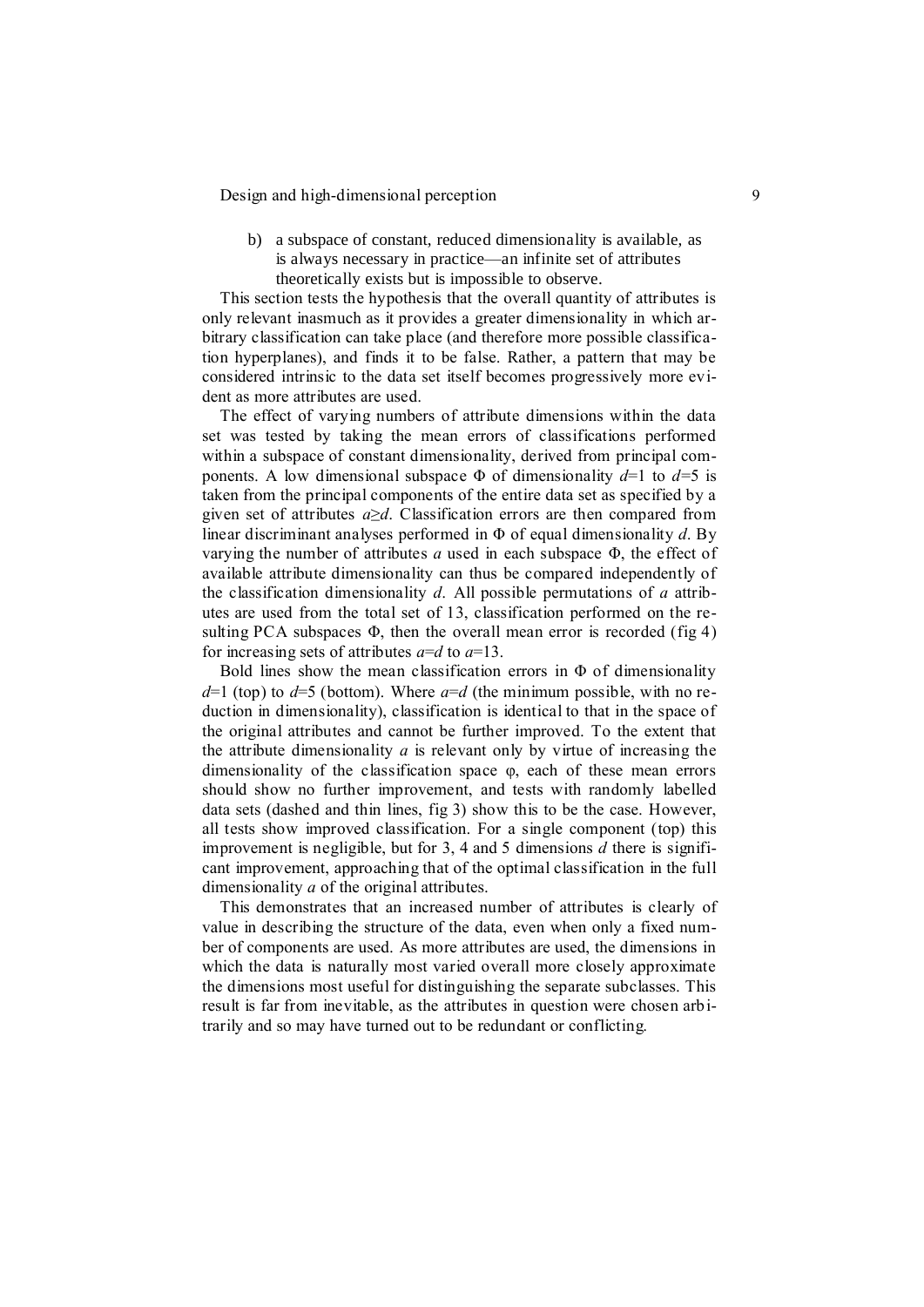10 S. Hanna



**Fig 4.** Classification error decreases as more initial attributes are used, even if the space of classification remains of a constant dimensionality. Bold lines indicate spaces Φ of 1 to 5 dimensions. Thin and dashed lines show no improvement for random data sets.

What this suggests is that the subgroups or clusters revealed by PCA are inherent to the data itself, rather than arbitrary designations imposed by the particular labelling scheme—they are gradually revealed as Clark and Thornton's [12] type-1 as more attribute dimensions are used. By contrast, the narrow lines in figure 4 indicate the effect of arbitrarily chosen classes, with dashed lines showing the mean errors for the same data in which only the labels were sorted at random, and solid lines showing the same for data in which each attribute value was resorted independently. In all cases the error rates are not only poor, but fail to increase as more attributes are used to define them.

This contrast indicates that the labelled clusters within the data set are intrinsically meaningful, in that they are discovered by unsupervised and unlabelled PCA, and are simply revealed by the measurement of larger sets of attributes. The following sections will unpack this observation by investigating whether a relationship is discernable for particular subsets of attributes.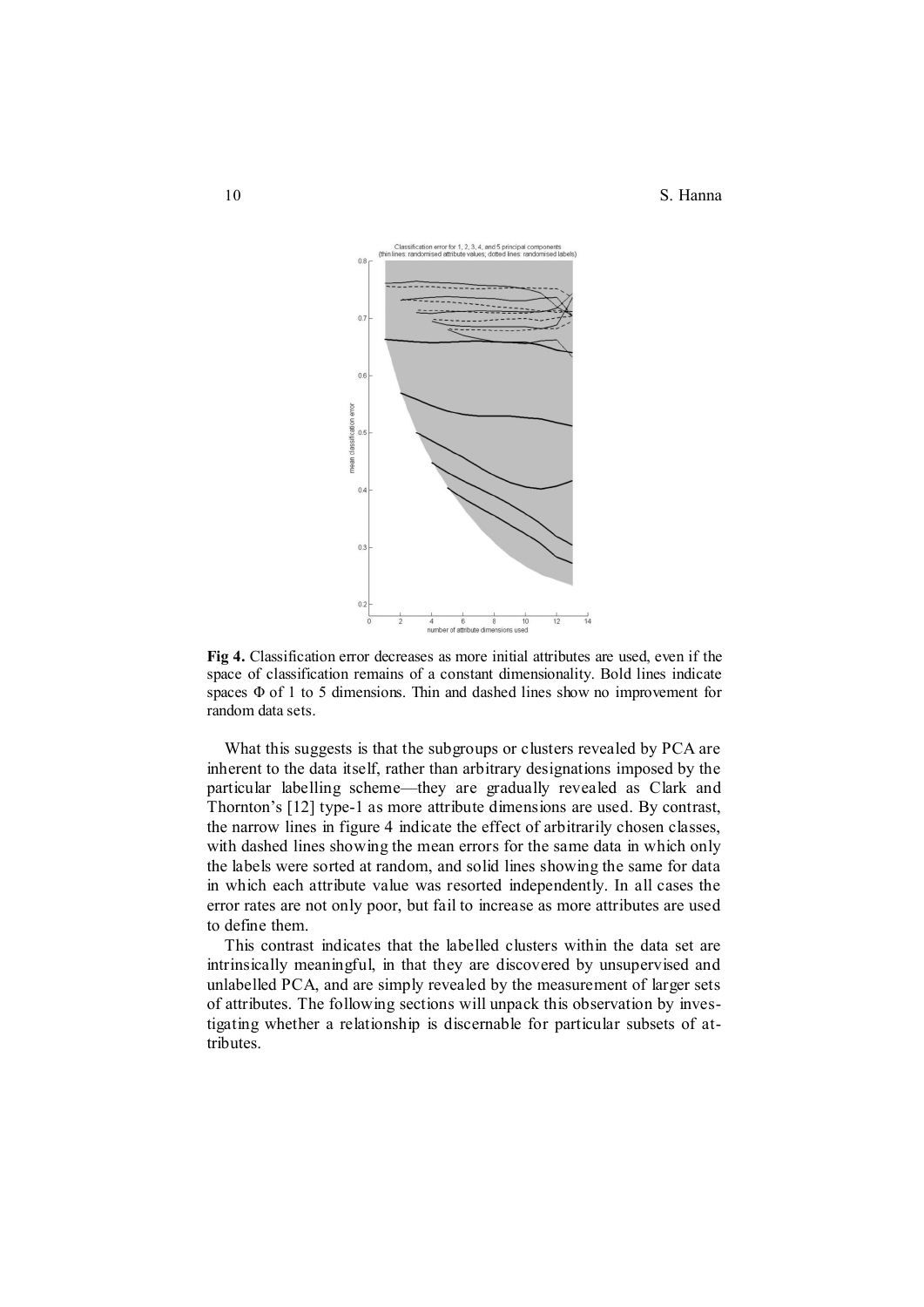#### **4.2 Effect of particular sets of attribute dimensions**

The possible subsets of attributes of any fixed dimensionality *a* are not equal in terms of accurate classification—there is some variance in the error rates from which the means above were taken. If constrained to a limited dimensionality of measurements to be taken, one would hope to be able to choose the optimal set of attributes to yield the best classification. This section examines whether the improvement in classification with larger sets above is a result of particular combinations of attributes, and whether these optimal combinations can be determined beforehand. It tests:

- a) whether any *particular individual attributes* can be found to contribute to the overall reduction in misclassification error
- b) whether there are similarities between *particular sets of attributes* that reduce the error
- c) whether these *attribute sets can be determined prior to performing the classification* itself.

*Particular individual attributes* were found not to contribute significantly to the overall reduction in misclassification error. Contribution to errors for each attribute was calculated by taking the error rate (mean misclassified examples) in a constant subspace of dimensionality *d*=3 for all possible combinations of *a*=6 attributes that included the attribute in question. A significant variation in these would indicate specific attributes responsible for error or correct classification. However, while errors using subsets of  $a=6$  attributes had a considerable range from  $0.296$  to  $0.616$ overall, the range in mean errors due to particular attributes was minor, as shown in table 1.

**Table 1.** Contribution to errors: the mean errors for all sets of 6 attributes that include the attribute in question.

|  |  |  |  | 451   464   465   475   475   475   475   476   479   479   484   484   484   484   484   495   49 |  |  |
|--|--|--|--|----------------------------------------------------------------------------------------------------|--|--|

This very slight contribution of each attribute to error rates became more significant, however, when *particular sets of attributes* were considered. While there was a negligible correlation  $(R=0.16)$  found between the similarity between any two sets of attributes and their error rates, the very best sets resulting in the lowest errors (0.296–0.313) were found to contain four of the same attributes in common: [1 7 12 13], so the effect of limiting the sets to particular attributes was tested next. Attributes were ordered based on their contribution to error in table 1, and both the 'best'  $[7 \ 1 \ 10]$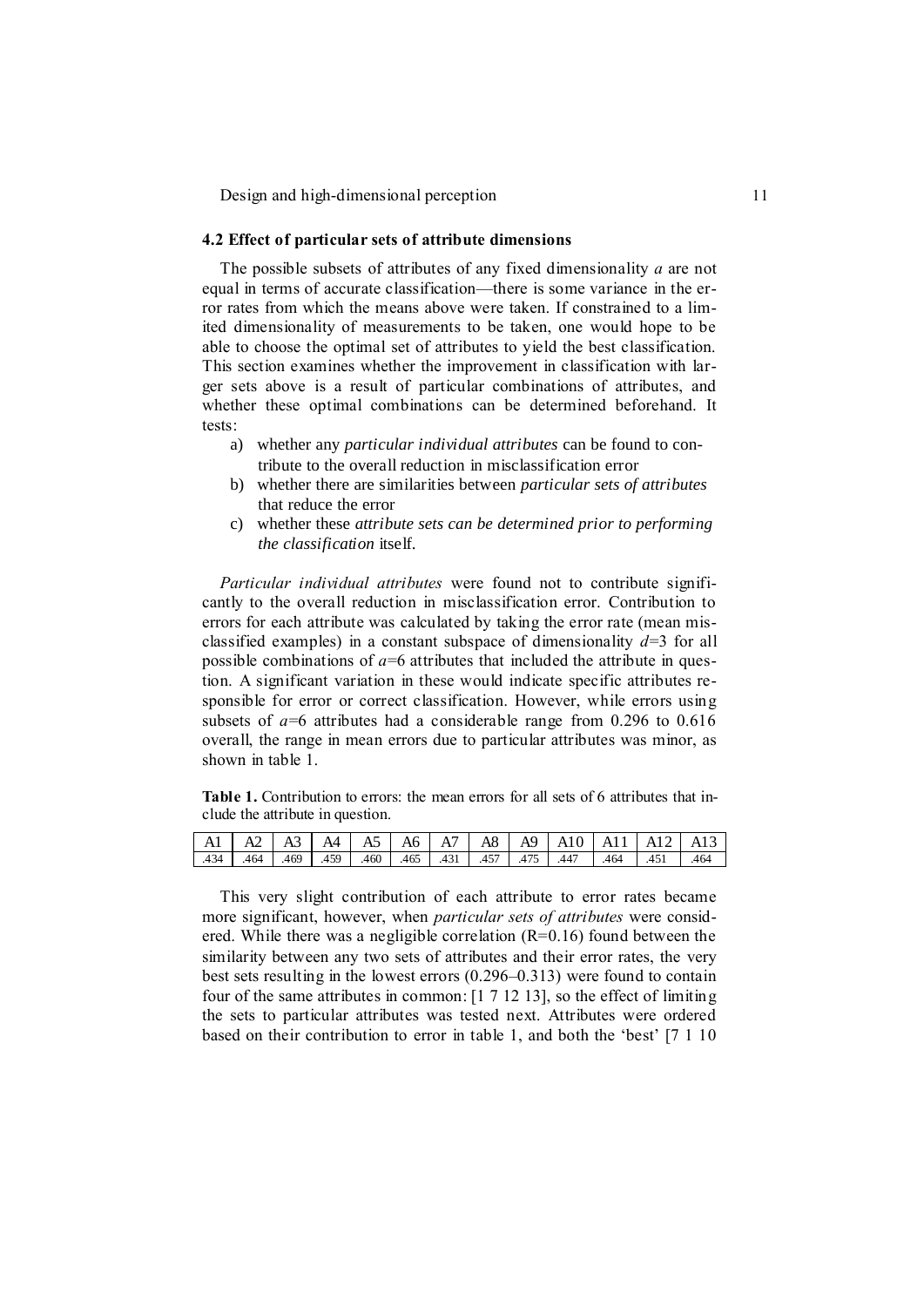12] and ‗worst' [9 3 6 13] were progressively removed from the available attributes. The mean and range of error rates for the remaining combinations of attributes is shown in figure 5. A noticeable change in the classification errors is evident here: rising monotonically when the 'better' attributes are unavailable and vice-versa.



**Fig 5.** Error rates of attribute subsets with specific attributes withheld. Error rates decrease when the 'worst' attributes are not used, and rise when the 'best' are withheld.

In both tests above the optimal attributes for measurement were determined only by knowing the correct classification results—an impossibility if one is attempting a classification on unlabeled examples. The third test of attribute sets is whether these optimal subsets can be determined by any *measurable diversity within the data as a whole*, and therefore can be found before performing the actual classification itself. The increase in classification accuracy as dimensionality *a* increases (§4.1) suggests the hypothesis that the optimal attribute subsets are those that are most diverse, in terms of each attribute independently providing more information about each example. If this is true, it would both explain this improvement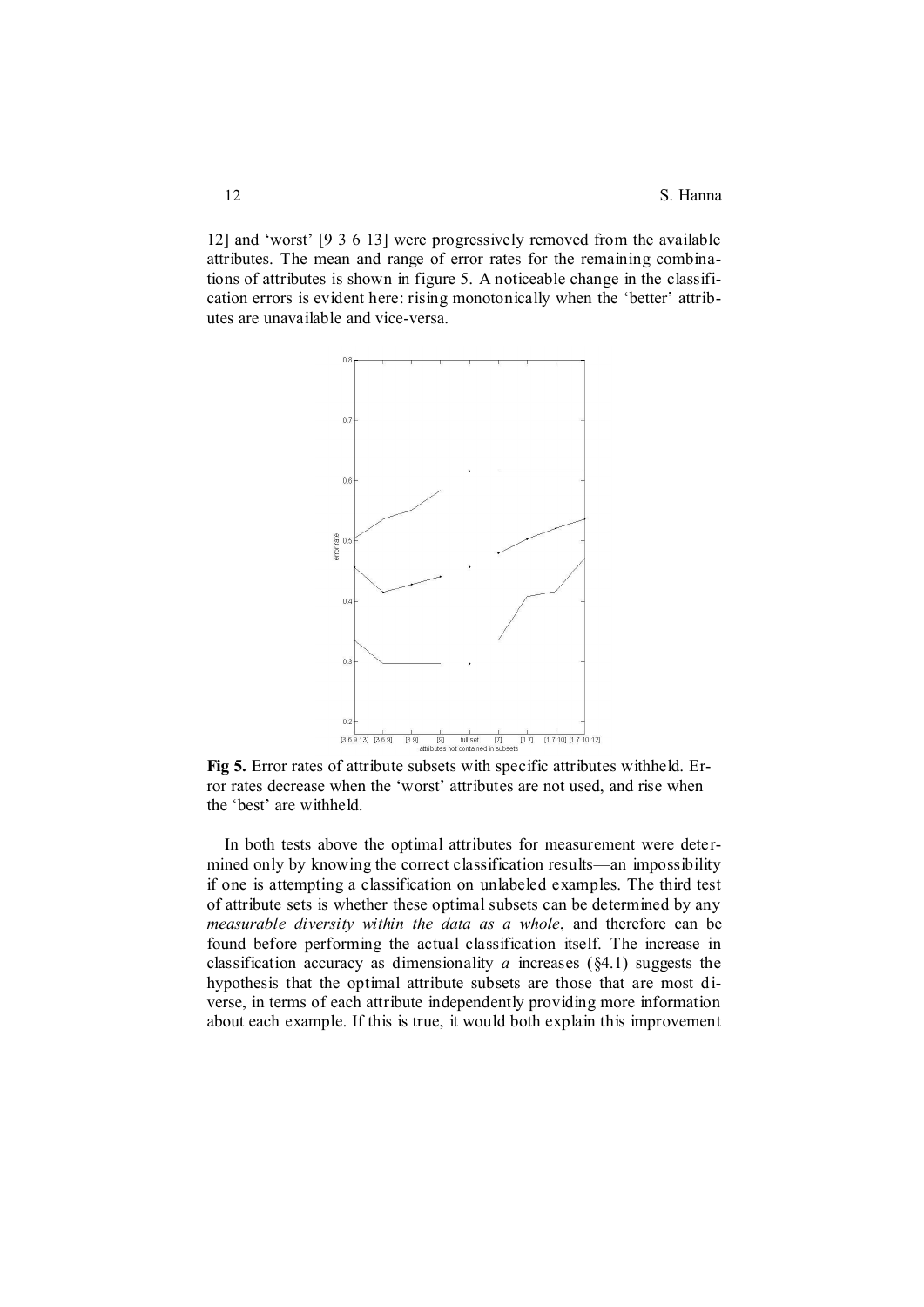for large sets and suggest a method by which the appropriate attributes for any given data set can be found.

The simplest measurement of the independence of two attributes with respect to the data is the correlation between their respective measures of all the examples in the data set. A high product of these coefficients for a given set of attributes should indicate greater independence or diversity and therefore a lower classification error. This was found not to be the case, with almost no correlation between attribute dimension diversity and error rate ( $r^2$  < 0.0025). A number of other measurements of attribute set diversity were also taken (product of minimum angles, sum or product of dot products, convex hull volume), using the projections of principle axes for each into the 3-dimensional classification space  $\Phi$ , with similar results. Within each of these tests, neither the overall correlations nor the sets of attributes known to be error minimising revealed any discernable pattern these latter, 'best' sets were sometimes of high diversity, but just as often medium or low.

These results suggest that while some subsets of attributes of a fixed dimensionality *a* are clearly superior in terms of providing an accurate classification, these do not have any relationship to the distribution of the data that can be found prior to classification itself. One therefore cannot identify a priori which ones to use for the classification.

#### **4.3 Different sets of attributes for different classes**

Classification errors for all five classes have been used together to examine the attribute subsets above, but the resulting suggestion that particular attributes (e.g. 1, 7, 10, 12) are optimal is somewhat misleading, as different classes may be better distinguished by different attributes. Table 2 shows the attributes that best classify each individual class in isolation (within a space  $\varphi$  of  $d=3$ , again found by PCA) for attribute sets of  $a=3$ ,  $a=4$ ,  $a=5$  and  $a=6$ . The top row in each section shows the errors in each class for the optimal attribute set for Class 1, the second row for Class 2, etc. Those that are optimal for one class are not for another, as evidenced by the greater classification errors for other classes (grey cells), and the fact that many of these errors even increase as more dimensions are used. There is some overlap in the dimensions used—attributes 7 (no. of voids) and 8 (block area) occur repeatedly—but there is also a great deal of difference. When limited to three attributes, [7 8 10] provide an excellent classification of Class 1 samples, but the best subset for classification of Class 2 samples, [3 9 12], contains none of the same attributes. Nor are these particular sets of much use in classifying the other classes within the data set: while [3 9 12] yields a successful result (error=0.125) for Class 2,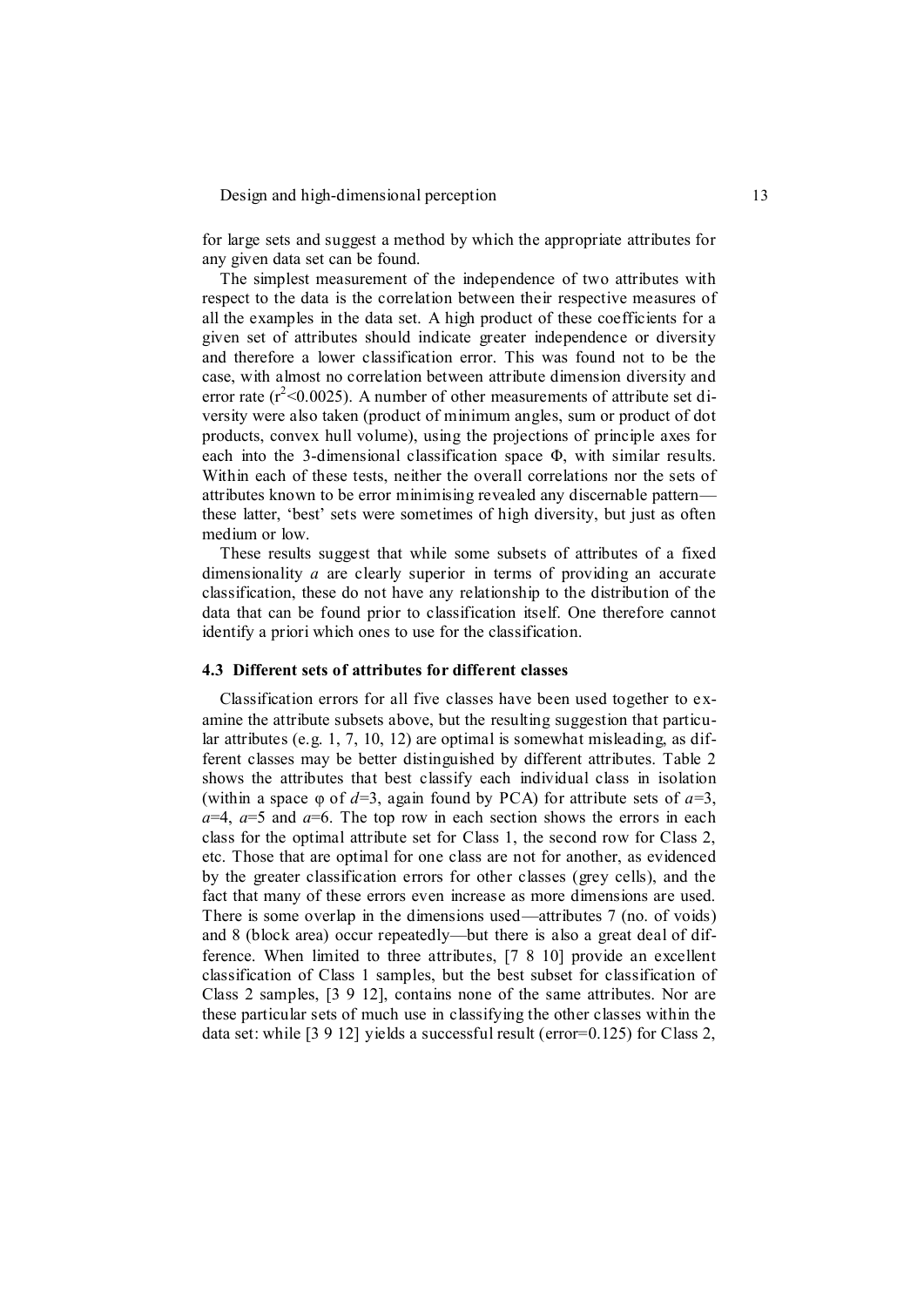it misclassifies nearly half of the Class 1 examples (error=0.42) and does little better for the others. The same effect can be seen for all classes and subset dimensionalities in the table.

**Table 2** The subset of attributes that best classify one class differ from those that best classify another. Bold indicates attributes that do not appear in the previous table.

| Best 3 attributes                               | Class 1 | Class 2 | Class 3 | Class 4 | Class 5 |  |  |
|-------------------------------------------------|---------|---------|---------|---------|---------|--|--|
| [7810]                                          | 0.13    | 0.225   | 0.28    | 0.22    | 0.245   |  |  |
| [3912]                                          | 0.42    | 0.125   | 0.31    | 0.35    | 0.27    |  |  |
| [7813]                                          | 0.18    | 0.25    | 0.17    | 0.335   | 0.24    |  |  |
| [3 8 10]                                        | 0.245   | 0.18    | 0.27    | 0.16    | 0.36    |  |  |
| [1 7 12]                                        | 0.285   | 0.17    | 0.23    | 0.435   | 0.135   |  |  |
| Best 4 attributes                               | Class 1 | Class 2 | Class 3 | Class 4 | Class 5 |  |  |
| [2 7 8 10]                                      | 0.125   | 0.215   | 0.28    | 0.24    | 0.2     |  |  |
| [45812]                                         | 0.365   | 0.12    | 0.31    | 0.215   | 0.34    |  |  |
| [1 7 8 13]                                      | 0.235   | 0.27    | 0.165   | 0.405   | 0.19    |  |  |
| $\begin{bmatrix} 3 & 5 & 11 & 13 \end{bmatrix}$ | 0.38    | 0.33    | 0.29    | 0.16    | 0.31    |  |  |
| [1 4 7 12]                                      | 0.28    | 0.145   | 0.26    | 0.285   | 0.115   |  |  |
|                                                 |         |         |         |         |         |  |  |
| Best 5 attributes                               | Class 1 | Class 2 | Class 3 | Class 4 | Class 5 |  |  |
| [2 4 7 8 10]                                    | 0.125   | 0.24    | 0.28    | 0.245   | 0.22    |  |  |
| [3481112]                                       | 0.395   | 0.115   | 0.29    | 0.325   | 0.395   |  |  |
| [1 8 10 11 13]                                  | 0.225   | 0.31    | 0.15    | 0.395   | 0.165   |  |  |
| [1 4 5 11 13]                                   | 0.315   | 0.29    | 0.305   | 0.155   | 0.235   |  |  |
| [1 2 5 7 10]                                    | 0.165   | 0.25    | 0.28    | 0.26    | 0.105   |  |  |
| Best 6 attributes                               | Class 1 | Class 2 | Class 3 | Class 4 | Class 5 |  |  |
| [2467810]                                       | 0.125   | 0.245   | 0.29    | 0.24    | 0.215   |  |  |
|                                                 | 0.33    |         | 0.305   | 0.3     |         |  |  |
| [23481112]                                      |         | 0.11    |         |         | 0.385   |  |  |
| [1 2 8 10 11 13]                                | 0.225   | 0.235   | 0.145   | 0.33    | 0.245   |  |  |
| [1 2 4 5 1 1 13]                                | 0.335   | 0.305   | 0.29    | 0.155   | 0.23    |  |  |
| [1 2 5 6 7 10]                                  | 0.195   | 0.315   | 0.3     | 0.24    | 0.08    |  |  |
|                                                 |         |         |         |         |         |  |  |
| Worst attributes                                | Class 1 | Class 2 | Class 3 | Class 4 | Class 5 |  |  |
| [13691213]                                      | 0.47    | 0.19    | 0.22    | 0.34    | 0.335   |  |  |

| Wo rst attributes    | Class 1 | Class 2 | Class 3 | Class 4 | Class 5 |
|----------------------|---------|---------|---------|---------|---------|
| [13691213]           | 0.47    | 0.19    | 0.22    | 0.34    | 0.335   |
| [179101113]          | 0.155   | 0.455   | 0.26    | 0.33    | 0.22    |
| $[1\ 2\ 3\ 4\ 5\ 6]$ | 0.215   | 0.245   | 0.39    | 0.285   | 0.22    |
| [17891113]           | 0.26    | 0.27    | 0.225   | 0.525   | 0.215   |
| [369111213]          | 0.41    | 0.215   | 0.22    | 0.385   | 0.56    |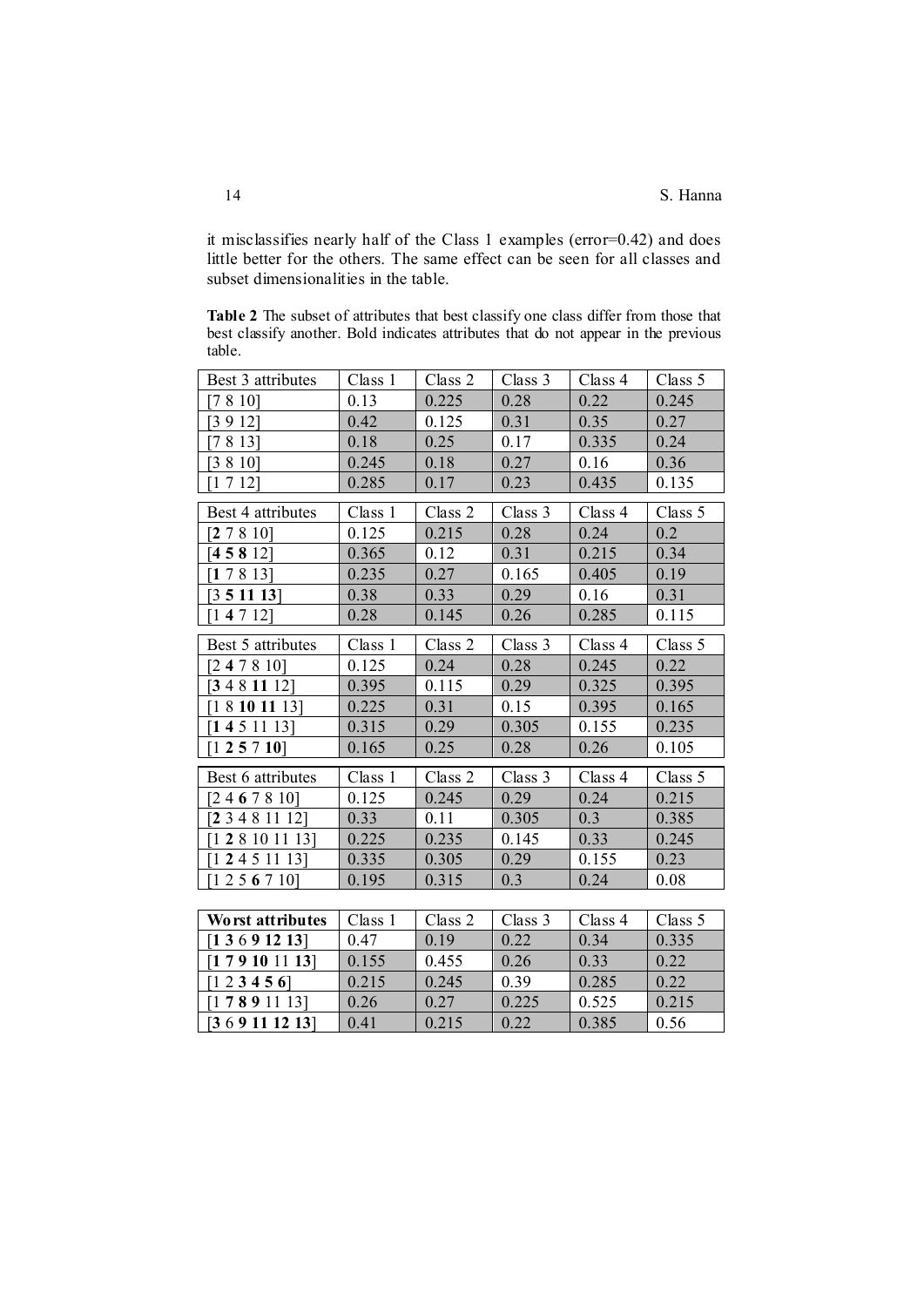There is also less consistency than might be expected as the dimensionality of the attributes *a* increases. Attribute numbers in bold show the new attributes added to the optimal subset for each class as the subset increases by one. In many cases, several new attributes replace the previous ones, indicating several of those providing the best classification when only three are allowed are no longer optimal when four are used. The final portion of Table 2 shows the *worst* performing attribute sets for each class, which reveals several attributes (not in bold) that appear also in the corresponding sets of optimal attributes immediately above.

These inconsistencies with respect to optimal attribute subsets for individual classes reinforce the result of section 4.2. While certain attributes or attribute subsets are particularly well suited for classification of specific classes, there appears no way to determine these without knowing the classification beforehand.

### **4.4 Mutual classification and communication**

In considering communication between two artificial agents, or between a human subject and a computer system (or by extension even between two human subjects), the overall error rate resulting from a single attribute subset is less significant than the particular classifications that subset yields. For communication to be effective, it is necessary that the two agents in question make similar judgements on any given piece of data used for communication—that they see the world in a similar way. This section examines the way in which subsets of attribute dimensions matter with respect to the specific examples being misclassified, and the manner of their misclassification.

The mutual classification between pairs of attribute subsets was measured for subsets of  $a=3$  to  $a=12$ . To determine the overall difference in how the pair perform, the total number of examples in the data set that the two classify differently is used; actual classification errors with respect to known labels are ignored. This difference in performance is then compared with the difference between the attributes themselves, where the similarity between any two attributes is calculated by the correlation between their independent classification of the data. The sum of these maximum correlations gives an overall measure of similarity between any two subsets.

Given the measure of the whole data set by one attribute  $\alpha$  as  $M(\alpha) = {\mu_1, \ldots, \mu_n}$ , two attribute sets  $[\alpha_1, \ldots, \alpha_a]$  and  $[\beta_1, \ldots, \beta_a]$ , and corresponding sets of classification results  $[\kappa_{\alpha 1}, ..., \kappa_{\alpha n}]$  and  $[\kappa_{\beta 1}, ..., \kappa_{\beta n}]$ , the difference in performance is given by: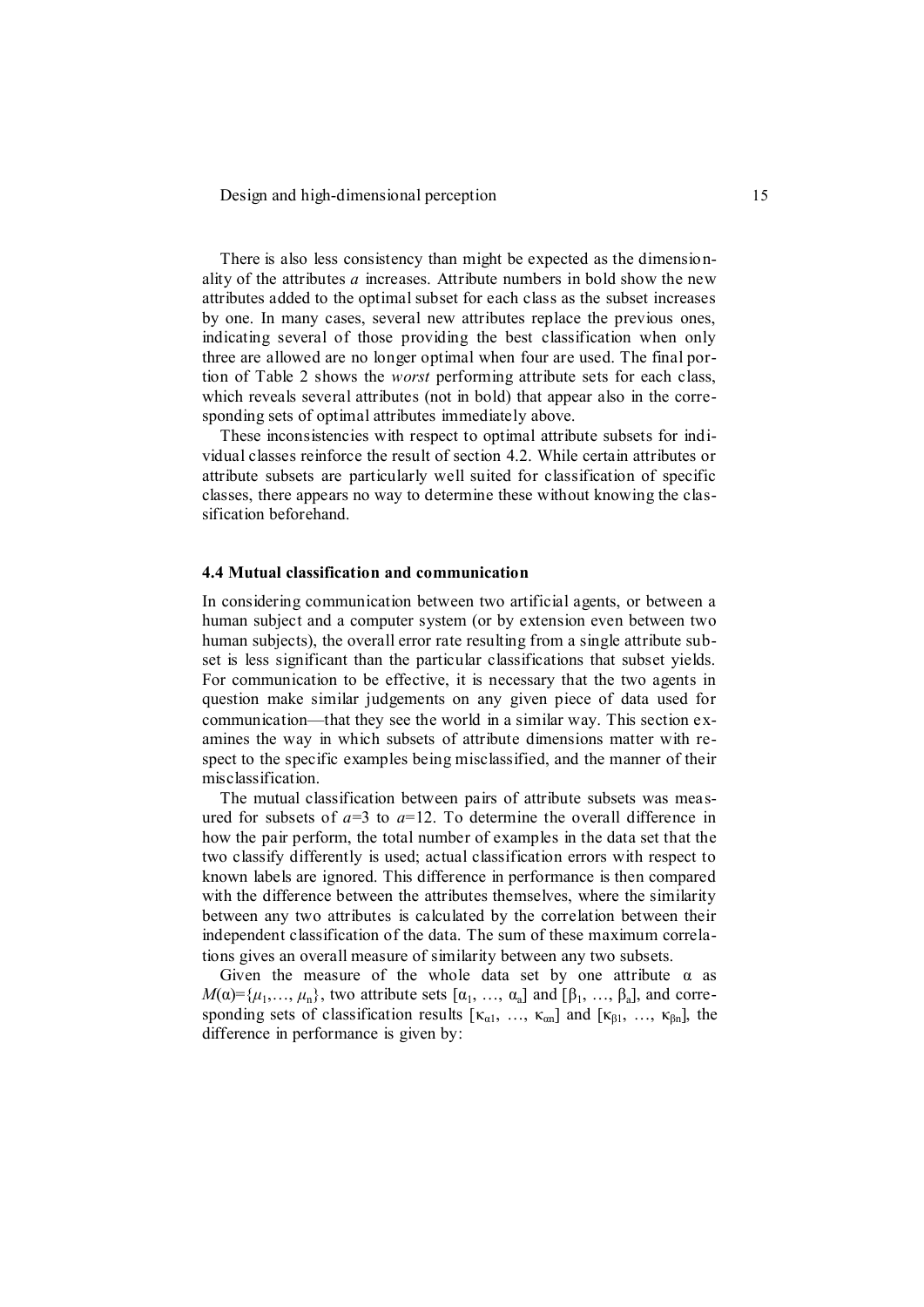16 S. Hanna

$$
\textit{classDiff} = \ \sum_{\alpha=1}^n \kappa_{\alpha \alpha} \neq \kappa_{\beta \alpha}
$$

and the similarity between attribute sets by:

$$
\sum_{x=1}^{a} \max_{1 \le y \le a} corr^2(M(\alpha_x), M(\beta_y))
$$

Figure 6 illustrates that differences between attribute sets do result in approximately corresponding differences between sets of misclassified examples, but only for small *a*. As *a* increases, this correlation between attribute dimensions and classification results also decreases. For small subsets of dimensions (3,4, etc.) there is a significant degree of correlation (approx  $r^2 = 50\%$ ), however this decreases to insignificant correlation as more dimensions are added, with  $r^2 = 12\%$  for  $a=11$  and  $r^2 = 0.3\%$  for  $a=12$ .



**Fig 6.** Correlations between attribute subsets and classification results indicate the degree to which mutual understanding is dependent on the use of the same attributes by both agents. It is highly dependent for small subsets of 3 or 4 (above), much less so for 11 or 12 (below).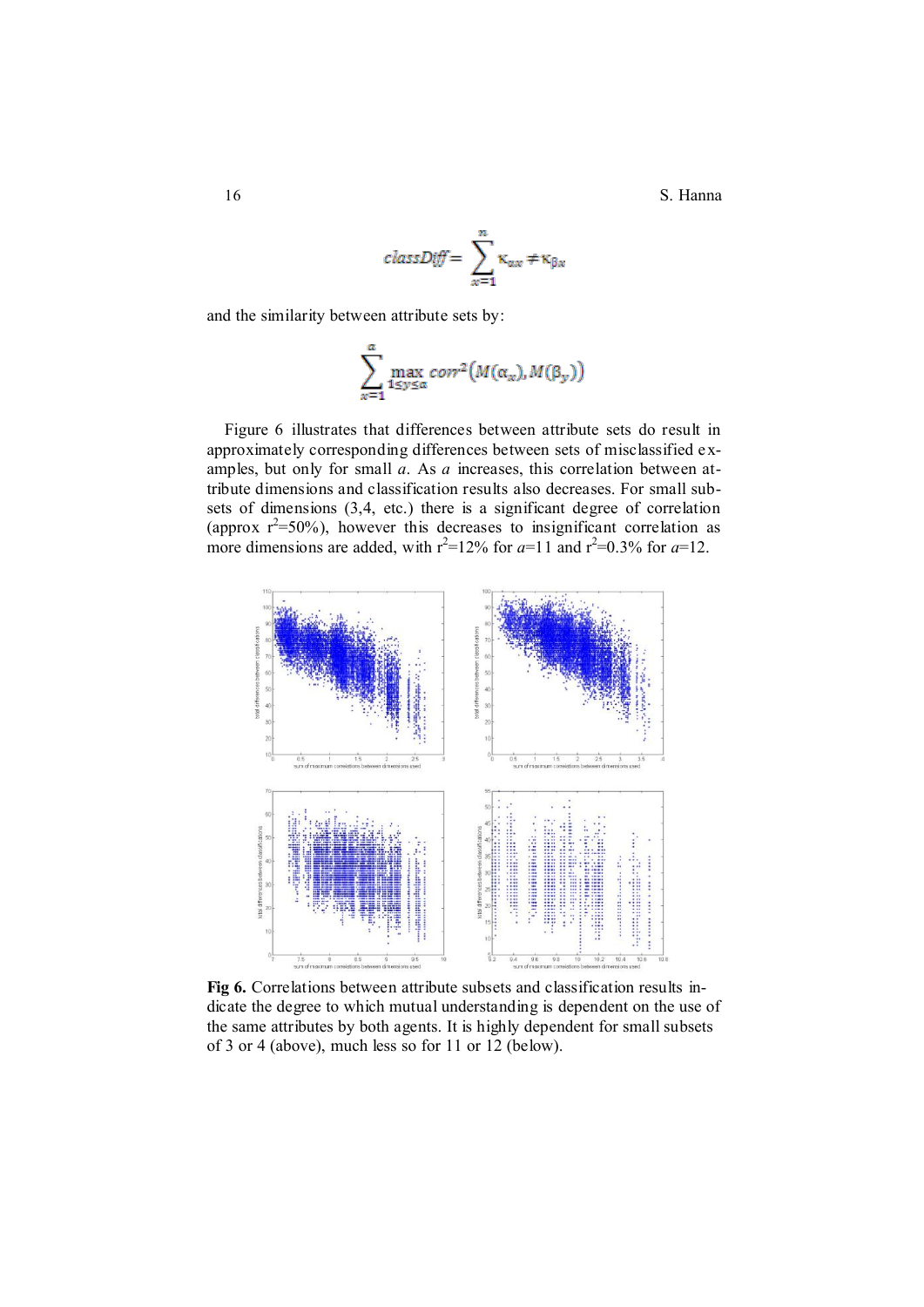With respect to the situation of two communicating agents, the prior agreement on the particular attribute dimensions used thus appears to matter greatly when the number of attributes is low, as evidenced by the strong correlations for low values of *a*. But this matters less the more dimensions we have. At the same time, increasing dimensions decreases the overall difference in performance between agents. If the general strategy for overall error reduction (as indicated in section 4.1) is to increase *a*, this also appears to improve the likelihood of different agents making same distinctions (i.e. having similar φ) without prior agreement on the particular sets of attributes to use.

# **5.0 Conclusion**

While one should generally expect to find a decrease in classification error as the number of dimensions of the classification space increases, there is no reason to expect this when a classification space of constant dimensionality is derived from arbitrarily varying sets of initial dimensions. As seen in §4.1, this is not the case for a randomly labelled set of data. Nevertheless, classification in spaces derived by PCA (with 1 to 5 components) was seen overall to steadily improve as more initial dimensions were used (§4.1), suggesting that for data sets with similar properties to the one under investigation it is generally beneficial to use as many dimensions of measurement as are available.

There are, naturally, some particular small sets of attributes that yield a better classification than others, or better even than larger sets, but in practice there is no means for determining what these sets are. There appears to be no intrinsic relationship between these attributes (e.g. diversity) with respect to the data as a whole  $(\S4.2)$ , and the best subset of attributes for one class are unsuited to another (§4.3). In practice, in creating a system that is to evaluate any group of artefacts, the remaining viable strategy is not to carefully select the subset of features thought to best describe the relevant classes, but to use the full set of as many features as are available.

The reason larger sets result in better classification appears to be due to the nature of the examples themselves. Clark and Thornton's [12] distinction is useful: type-1 examples would contain regularities that are immediately apparent, while for type-2 the examples may afford a number of equally valid interpretations. The supposed way in which a culturally embedded person deals with the latter is by relying on a structure imposed externally by language or other cues to recode the observations to type-1.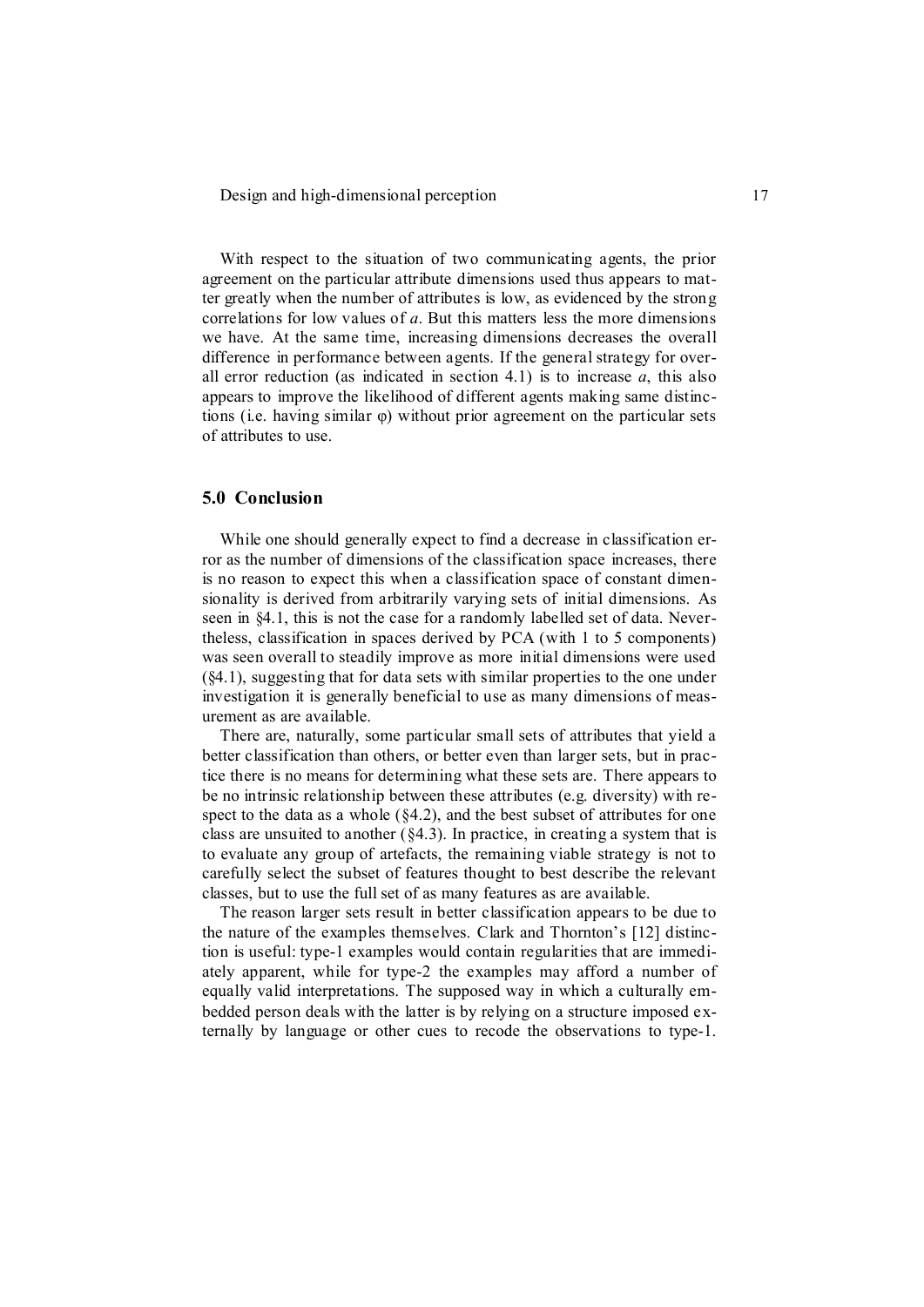However, there may be intermediate possibilities between the two types. A hypothetical set of examples, measured in infinite dimensions, may be type-1, but appear as type-2 when only a limited subset of these are used. If the classes are determined by a polythetic set of attributes [8] this is almost certain to be the case, because the incomplete overlap between attributes would be less evident as fewer attributes are used. It would appear that the urban block data used here is of this nature, thus as it is viewed in more dimensions, the inherent type-1 pattern becomes gradually more evident.

This may also explain what is occurring when we are able to recognise as obvious distinct types in other sets of artefacts, even when we are unable to describe the specific criteria for the decision. The data set is type-1, but only when considered in many dimensions. If a continuum of intermediate possibilities is considered between type-1 and type-2, the degree to which classifications based on arbitrary subsets of attributes converge as those subsets increase in dimensionality offers a possible means of measuring this for a given set of data.

The observation that the overlap in attributes increases with larger sets implies that communication between distinct agents is possible without having to predetermine which particular dimensions are relevant. The strategy, again, of each agent using as many attributes as possible will ensure that each forms similar interpretations of a given event (§4.4).

However, the use of different subsets of attributes by different agents in a population may help to explain the generation of the novelty that is essential to the creative process in social models of creativity [10]. Many definitions of creativity hinge around coupled notions of novelty and utility [24], but while the latter is clearly justifiable for straightforward functional reasons, the need for novelty is less easily explained. If this novelty actually arises naturally, however, there need be no internal or external motivation required. It seems a fair conjecture that if slightly different sets of attributes can exist within a population that makes similar interpretations of events, then an ostensibly similar population may always contain some variance in its underlying choices of attributes, or ways of seeing. If an occasional event should arise that is interpreted differently among agents, an apparently novel difference of opinion will result. Such a variety of ways of seeing, or "frames of reference" is often stressed as the crucial component of creative insight [7][14], and appears in agent models of creativity [25][26]. In these, agents make design decisions by evaluating available options at any given point against a test criterion given by their own point of view. The result is that this difference in criteria easily drives collective innovation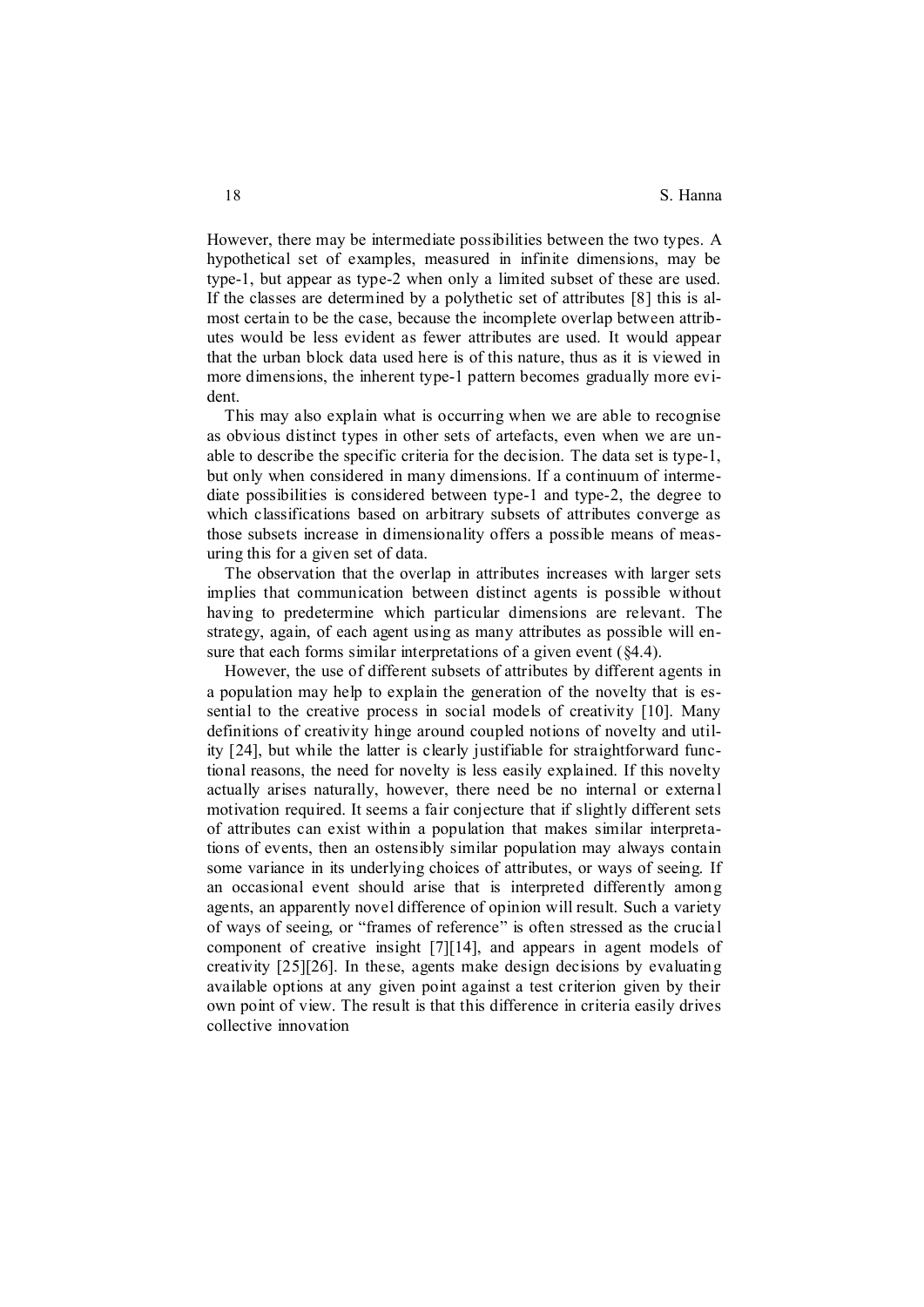This also provides a notion of novelty that is not at odds with that of utility. Creativity is often described as a series of paradoxes [27], or explained as seeking a median point between "too similar" and "too different" [25], but the paradox does not exist if more dimensions are assumed. An interpretation of an event by an agent as perfectly normal may simply be seen by the next as highly unusual due to a measurement in a differing dimension. In human terms this conjecture needs further investigation, but it seems natural that we need only do what seems useful and appropriate to us, while others will always interpret things somewhat differently.

#### **Acknowledgements**

I would like to thank Anna Laskari for the initial analysis of building plans that made this research possible, and for the use of the data she has collected. This research has been supported by a Research Councils UK Academic Fellowship, EPSRC grant no. EP/E500706/1.

#### **References**

- 1. Newell, A. and Simon, H. (1976). Computer Science as Empirical Enquiry: Symbols and Search. *Communications of the Association for Computing Machinery* 19: 105- 32.
- 2. Brooks, R.A., (1991) Intelligence without representation, *Artificial Intelligence*  **47**, 139–159.
- 3. Dreyfus H (2007) Why Heideggerian AI failed and how fixing it would require making it more Heideggerian, *Artificial Intelligence* 171, pp.1137–1160. Elsevier.
- 4. Haugeland J (1978) The Nature and Plausibility of Cognitivism, *Behavioral and Brain Sciences*, 2 pp. 215–60.
- 5. Simon H (1996) *The Sciences of the Artificial.* 3rd ed. MIT Press, Cambridge, MA.
- 6. Schön D A (1963) *Displacement of Concepts*. Tavistock, London.
- 7. Akin Ö and Akin C (1996) Frames of reference in architectural design: analysing the hyperacclamation (A-h-a-!), *Design Studies* 17(4), pp. 341–361.
- 8. Clarke DL (1968) *Analytical Archaeology.* Methuen & Co, London.
- 9. Snodgrass AB and Coyne RD (1997) Is designing hermeneutical? *Architectural Theory Review*, 2(1), pp.65–97.
- 10. Czikszentmihalyi, M (1988) Society, culture, and person: a systems view of creativity, *in* Sternberg, RJ (ed), *The nature of creativity: Contemporary psychological perspectives*, Cambridge University Press, Cambridge, pp. 325- 339.